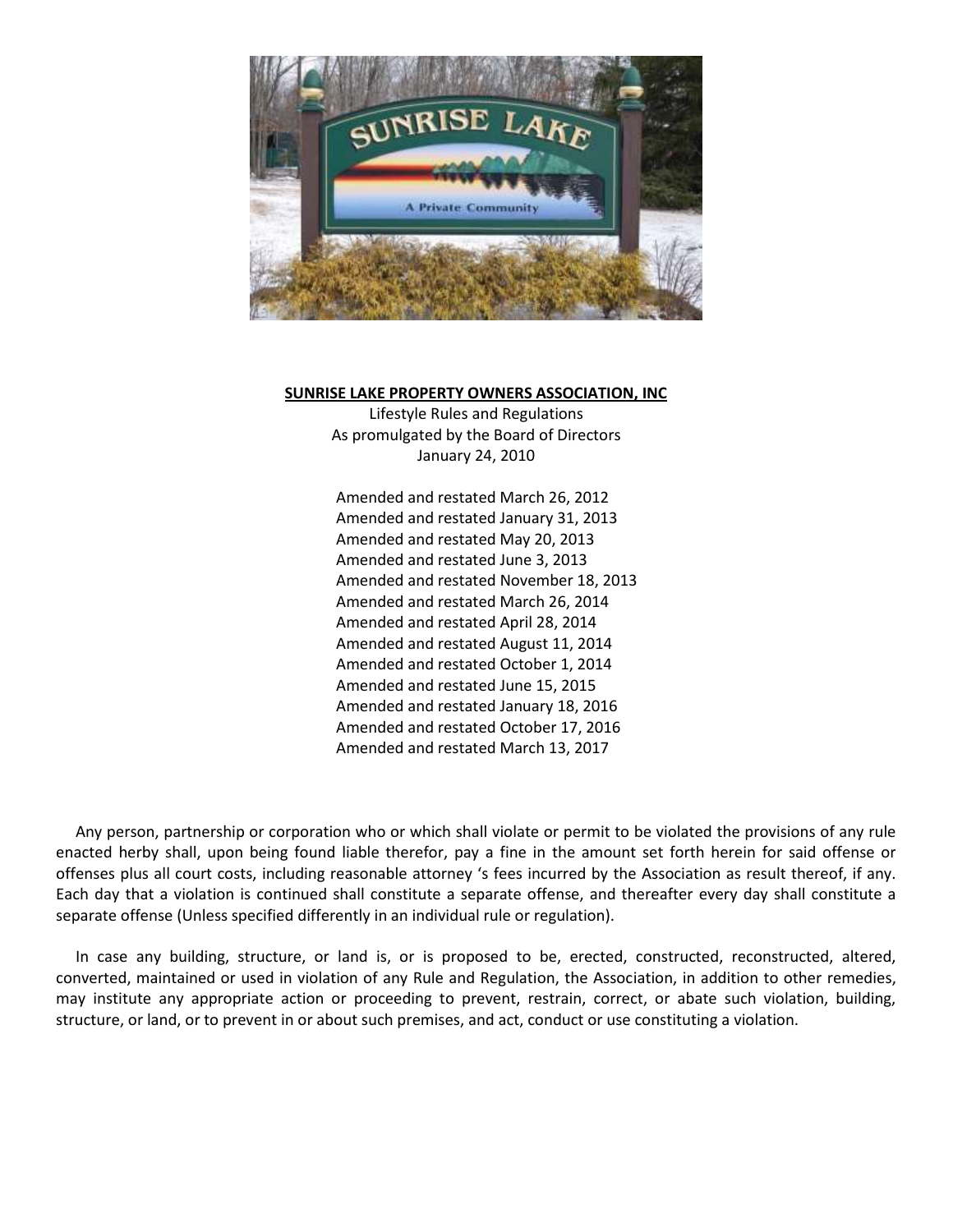# **TABLE OF CONTENTS**

# **SECTION 1: GENERAL RULES AND VIOLATIONS**

| <b>Owner/Guest Responsibility</b>        | 1.1  |
|------------------------------------------|------|
| <b>Home Rentals</b>                      | 1.2  |
| <b>Disorderly Conduct</b>                | 1.3  |
| <b>Nuisance</b>                          | 1.4  |
| Vandalism                                | 1.5  |
| Curfew                                   | 1.6  |
| <b>Trespassing</b>                       | 1.7  |
| Littering                                | 1.8  |
| <b>Dumping</b>                           | 1.9  |
| <b>Waterways: Littering or Dumping</b>   | 1.10 |
| <b>Public Urination/Defecation</b>       | 1.11 |
| Dog Rules                                | 1.12 |
| <b>Domestic Animals</b>                  | 1.13 |
| Livestock                                | 1.14 |
| <b>Wildlife Feeding</b>                  | 1.15 |
| <b>Spring Thaw Road Restrictions</b>     | 1.16 |
| <b>Building Permits</b>                  | 1.17 |
| <b>Real Estate Transfer Notification</b> | 1.18 |
| <b>Authorized Communication</b>          | 1.19 |
| <b>Payment of Fines</b>                  | 1.20 |
| <b>Appeal of Fines</b>                   | 1.21 |

## **SECTION 2: PROPERTY RULES AND VIOLATIONS**

| <b>Septic System Maintenance</b>   | 2.1  |
|------------------------------------|------|
| <b>Septic System Leaks</b>         | 2.2  |
| <b>Tree Permits</b>                | 2.3  |
| <b>Burning</b>                     | 2.4  |
| <b>Garbage Cans</b>                | 2.5  |
| <b>Garbage Clean Up</b>            | 2.6  |
| <b>Culvert Pipes</b>               | 2.7  |
| <b>No Roadside Items</b>           | 2.8  |
| <b>Quiet Hours</b>                 | 2.9  |
| <b>Signs</b>                       | 2.10 |
| 911 Signs                          | 2.11 |
| Snow plowing/removal               | 2.12 |
| <b>Right to Enter Property</b>     | 2.13 |
| <b>Business Use Restrictions</b>   | 2.14 |
| <b>Commercial Use Restrictions</b> | 2.15 |
| <b>Storm Water Management</b>      | 2.16 |
| <b>Untidy Properties</b>           | 2.17 |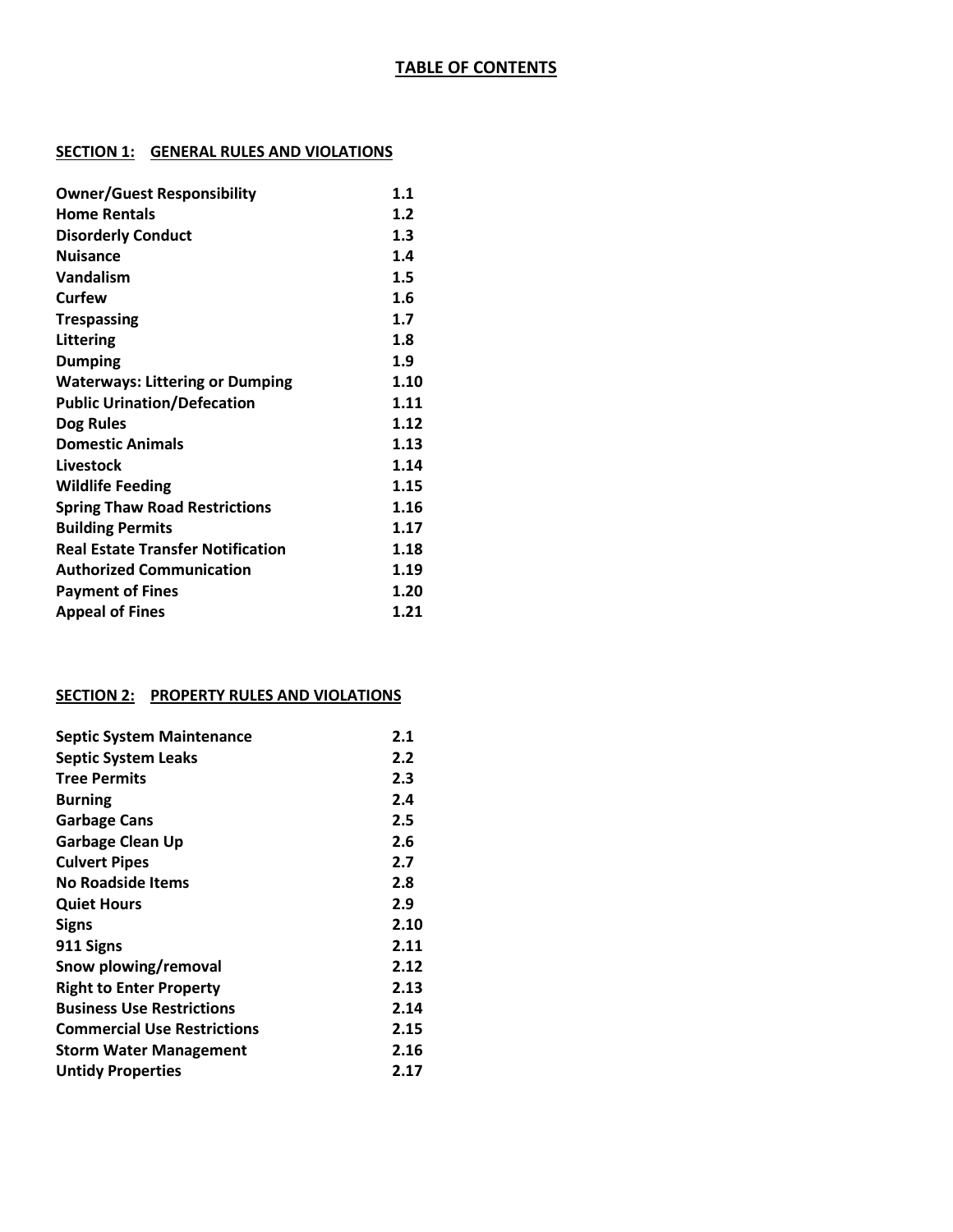| SECTION 3: VEHICLE RULES AND VIOLATIONS |
|-----------------------------------------|
|                                         |

| <b>Speeding</b>                                | 3.1  |
|------------------------------------------------|------|
| <b>Stop Signs</b>                              | 3.2  |
| <b>Failure to Comply</b>                       | 3.3  |
| <b>Driver ID</b>                               | 3.4  |
| Vehicle Sticker                                | 3.5  |
| <b>Sticker Transfer</b>                        | 3.6  |
| <b>Reckless Driving</b>                        | 3.7  |
| <b>Winter Parking Restrictions</b>             | 3.8  |
| <b>Motor/Recreational Vehicle Restrictions</b> | 3.9  |
| <b>Illegal Passing/Plow</b>                    | 3.10 |
| <b>Illegal Passing/School Bus</b>              | 3.11 |
| <b>Bus Stop Parking</b>                        | 3.12 |
| <b>No Parking (Corner)</b>                     | 3.13 |
| <b>No Parking Zone</b>                         | 3.14 |
| <b>Handicapped Parking</b>                     | 3.15 |
| <b>Commercial Vehicle Restrictions</b>         | 3.16 |
|                                                |      |

# **SECTION 4: RECREATIONAL AREAS RULES AND VIOLATIONS**

| <b>Badges</b>                 | 4.1 |
|-------------------------------|-----|
| <b>Guest Usage</b>            | 4.2 |
| <b>Boat Stickers</b>          | 4.3 |
| <b>Gas Motor Restrictions</b> | 4.4 |
| <b>Bike Helmets</b>           | 4.5 |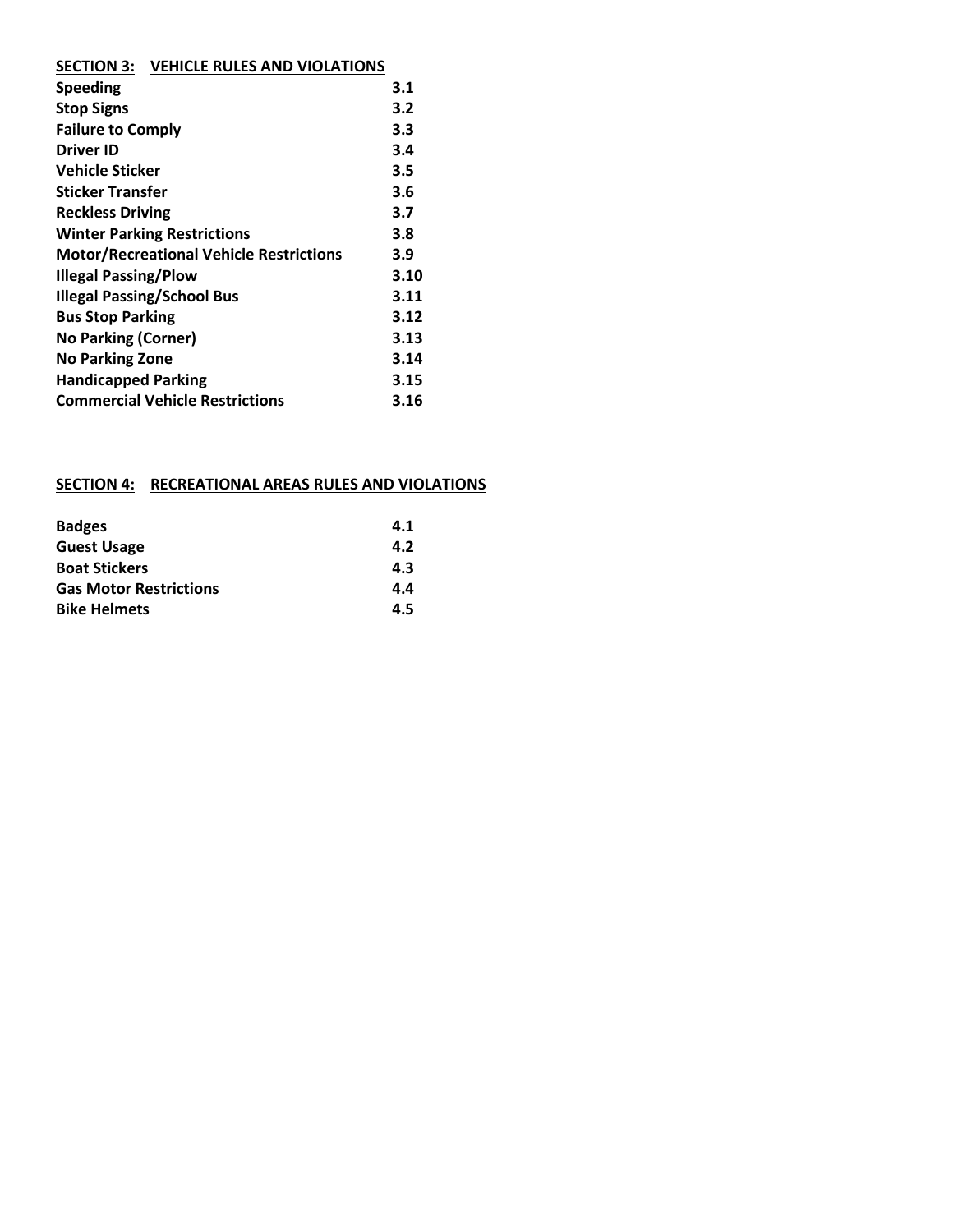# **SECTION 1 - GENERAL RULES AND VIOLATIONS**

- **1.1 Owner/Guest Responsibility**: If a Property owner's guest, tenant, contractor or invitee of any kind fails to abide by the SLPOA Rules and Regulations in effect, the fine for such offense(s) will be levied against the property owner for each violation. (Old Rule #27)
- **1.2 Home Rentals**: Only property owners in good standing are permitted to rent their homes and must comply with the following: (Old Rule #26)
	- **a.** The SLPOA annual rental fee will be one year's assessment per rental unit. Each individual rental lease of thirty (30) days or more will be subject to this charge.
	- **b.** A minimum one-month lease is required and a copy of that lease must be submitted to the SLPOA at least one week prior to occupancy. The lease must include the length of the tenancy and the number of tenants with their names and telephone numbers.
	- **c.** Tenants are required to register their vehicles in accordance with the policy set by the SLPOA .
	- **d.** Property owners are subjected to a \$1,000.00 fine per incident (if rental is less than a month). The fine will be assessed per rental incident.
- **1.3 Disorderly Conduct**: Disorderly conduct is behavior that is disruptive, rude, threatening or violent in nature, or that challenges the authority of any authorized personnel, such as security, managers, pool manager, lifeguards, maintenance, Board of Directors, office and volunteer personnel, while in the performance of their assigned duties and tasks, and will have consequences. The fines for this offense shall be in addition to any cited violations within the rules and regulations when the above conditions apply. (Old Rule #24)
	- **a.** First offense is subject to a warning
	- **b.** Second offense is subject to a \$100.00 fine
	- **c.** Third offense and subsequent offenses thereafter subject to a \$200.00 fine

For Disorderly conduct that occurs at any Board meeting:

- **a.** First offense subject to a warning
- **b.** Second offense subject to a \$200.00 fine
- **c.** Third offense is subject to removal from such meeting and by a motion, second and majority vote of the board, the offender will be barred from future Board meetings.
- **1.4 Nuisance**: No property owners, their guests or tenants shall participate in any activity in the community deemed to be a nuisance. For purposes of this section, a nuisance is defined as conduct causing an intentional and unreasonable invasion of another person's private use and enjoyment of their property. (Old Rule #11)
	- **a.** First offense is subject to a warning
	- **b.** Second offense is subject to a \$100.00 fine
	- **c.** Third offense is subject to a \$200.00 fine
	- **d.** Subsequent offenses are subject to a \$300.00 fine which may be charged every 48 hours from first violation notice if the condition causing the offense has not been rectified.
- **1.5 Vandalism**: No property owner, their guests or tenants shall cause or perform acts of vandalism, theft, malicious mischief or harassment resulting in damage to either SLPOA common facilities or private property. In addition to the fines below, property owners will be responsible for the cost of clean-up and/or repair of such damages, and/or prosecution. (Old Rule #16)
	- **a.** First offense subject to a \$500.00 fine
	- **b.** Second offense subject to a \$1,000.00 fine
	- **c.** Subsequent offenses are subject to a \$2,500.00 fine per occurrence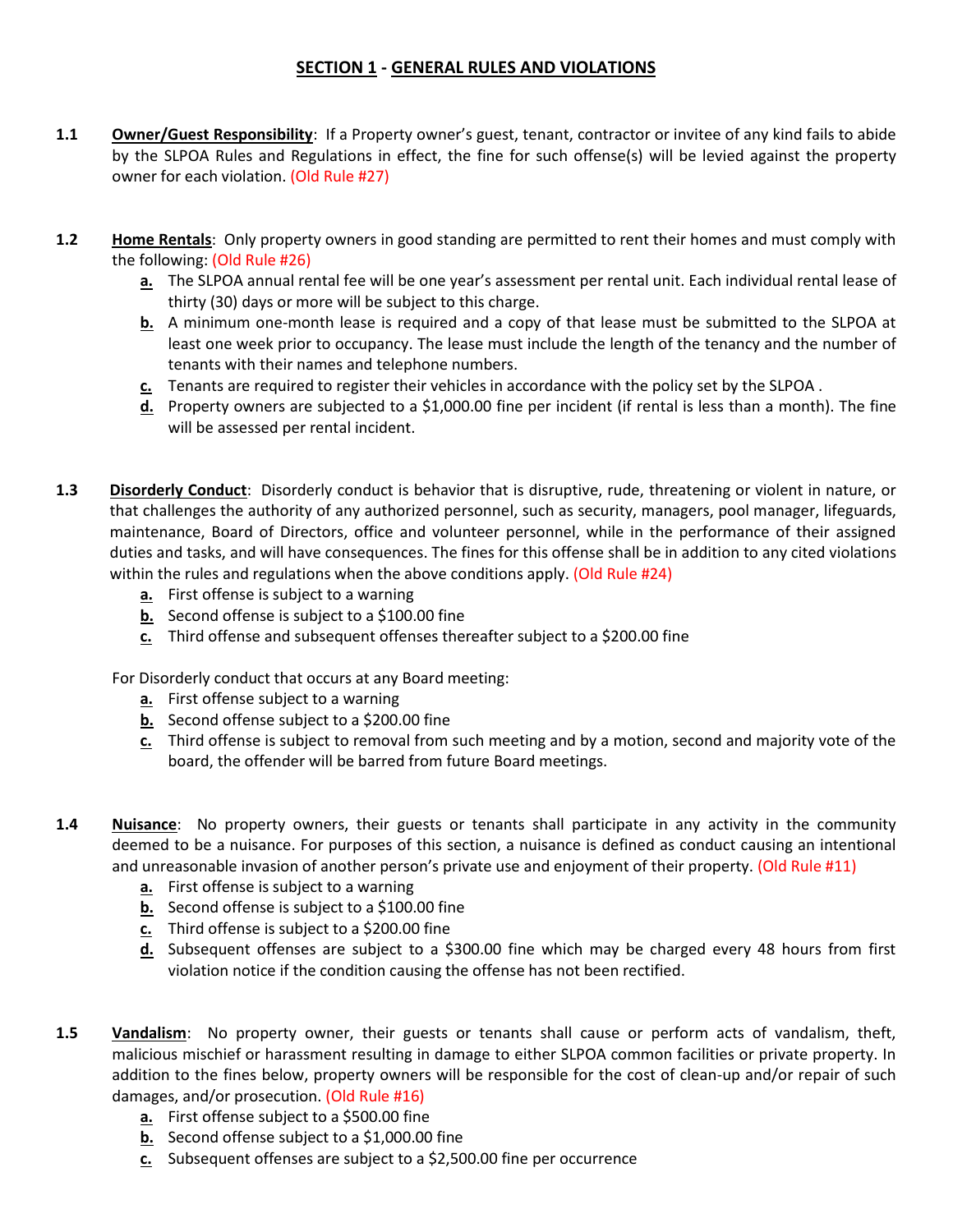## **1.6 Curfew**: Juveniles under sixteen years; exceptions:

It shall be unlawful for any juvenile under the age of sixteen years to be, remain or loiter in, about or upon any place in the Community away from the dwelling house or usual place of abode of said juvenile, between the hours of 11:00 pm and dawn of the following day; provided, however, that the provisions of this section do not apply to said juvenile when accompanied by his/her parent, guardian, or other adult person having the care, custody or supervision of said juvenile, or where said juvenile, is on an emergency errand, or where said juvenile is on reasonable, legitimate and specific business or activity directed or permitted by the parent, guardian or other adult person having the care, custody, or supervision of said juvenile. (Old Rule #50)

- **a.** First offense Warning
- **b.** Second offense \$100.00
- **c.** Each offense thereafter shall be subject to a \$100.00 fine

(If vandalism occurs during curfew hours additional fines will be levied per offense, see Rule #1.5 for acts of vandalism).

- **1.7 Trespassing**: Trespassing is a legal term that refers to a person entering or remaining on another property without the owner's consent. It is a crime under Pennsylvania law and prohibited in our community. State and local police have jurisdiction to enforce trespass laws and file charges with the local magisterial district judge. The SLPOA will cooperate fully with law enforcement to prosecute trespassers to the full extent of the law. All related property damages and legal costs will be the responsibility of the trespasser. (Old Rule #38)
	- **a.** Simple trespassing is when a person enters into or on another's property for the purpose of "threatening or terrorizing" an occupant, to deface the premises, start a fire or similar actions. It is summary offense subject to a maximum fine of \$300.00.
	- **b.** Defiant trespassing is when a person enters into or on another's property in defiance of a no trespassing sign, a fence or enclosure, or being verbally asked to leave. It is a third degree misdemeanor subject to a maximum fine of \$2,000.00.
	- **c.** Criminal trespassing is when a person enters into or on another's property or remains there after being asked to leave. It is a misdemeanor subject to a fine between \$50.00 and \$2,500.00 and up to one year in jail. If the criminal trespass includes breaking and entry or the use of a weapon, the fine is up to \$15,000.00 and up to seven (7) years in prison.
- **1.8 Littering**: No property owners, their guests, or tenants shall litter anywhere in the community. For purposes of this section, littering is defined as disposing of small items of trash including but not limited to paper, cans, bottles or food wrappers anywhere but in proper trash receptacles. Receptacles are not for household garbage. In addition to the fines below, the property owner will be responsible for the cost of cleanup and/or prosecution. (Old Rule #13)
	- **a.** First offenses is subject to a \$50.00 fine
	- **b.** Subsequent offenses are subjected to a \$100.00 fine
- **1.9 Dumping**: No property owner, their guests or tenants shall dump solid or liquid refuse anywhere in the community. For purposes of this section, dumping is defined as disposing of any type of solid or liquid waste items anywhere but in proper waste receptacles. Examples include but are not limited to household trash, furniture, recyclables or building construction materials. In addition to the fines below, the property owner will be responsible for the cost of removal, clean-up and/or repair of damages to SLPOA common facilities and/or private property, and or prosecution. (Old Rule #14)
	- **a.** First offense is subject to a \$500.00 fine
	- **b.** Second offense subject to a \$1,000.00 fine
	- **c.** Subsequent offenses are subject to a \$2,500.00 fine per occurrence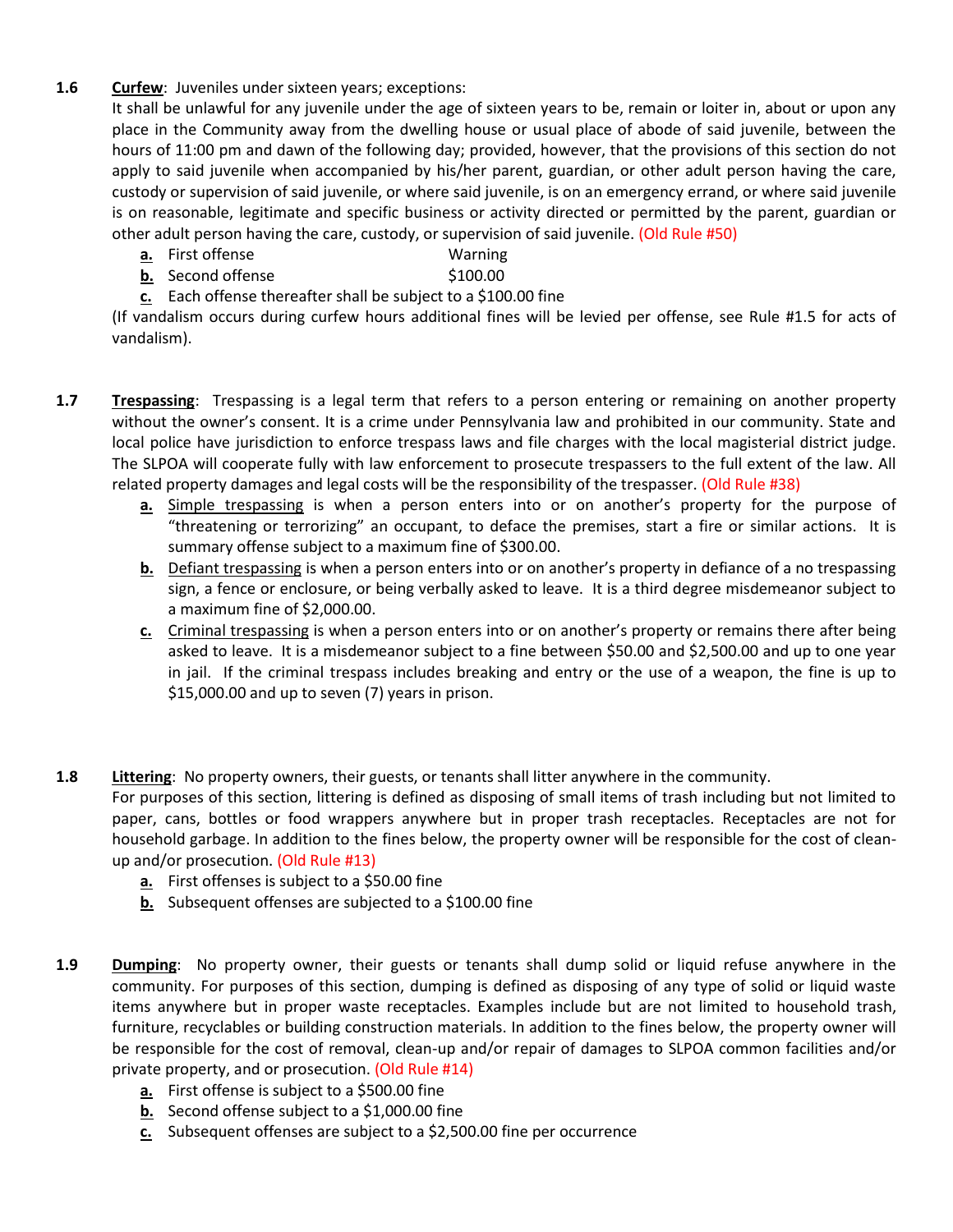- **d.** Fine for offense may be charged every 48 hours from the first violation notice if the condition causing the offense has not been rectified.
- **1.10 Waterways; littering or dumping:** Any property owners, their guest or tenants littering and/or dumping into any of the lakes, streams or ponds in the community will be subject to a \$500.00 surcharge in addition to the applicable fines and costs outlined in Sections 1.8 and 1.9 above. (Old Rule #15)
- **1.11 Public Urination/Defecation:** No person shall urinate or defecate on any public or association right of way, common areas, park, playground, beach, pool area, on any other association real property or on any private property used to accommodate the public, or on any private property without the permission of the owner. (Old Rule #54)

First and subsequent offenses subject to a \$25.00 fine

- **1.12 Dog Rules:** Property owners are responsible for public inconvenience or annoyance caused by any dog or dogs owned by them, their guests or tenants as follows: (Old Rule #9)
	- **a.** Unreasonable continuous barking. First offense subject to a warning; second offenses subject to a \$50.00 fine; Subsequent offenses subject to a fine raised in \$25.00 increments per offense.
	- **b.** All dogs must be on a leash except when on property owner's premises. First offense subject to a warning; second offense subject to a \$50.00 fine, subsequent offenses subject to a \$75.00 fine per offense.
	- **c.** Dog droppings not on property owner's premises must be picked up. First offense subject to a warning; second offense to a \$50.00 fine; subsequent offenses subject to a \$75.00 fine per occurrence.
- **1.13 Domestic Animals**: No more than two (2) domestic animals may be kept or maintained and none may be bred or raised on any lot or in any building, or any part of any lot or building. (Old Rule #4)
	- **a.** The property owner is subject to a \$ 50.00 fine for such activity.
	- **b.** For continuing violation, the property owner is subject to a \$50.00 fine every thirty (30) days of such activity.
- **1.14 Livestock**: No poultry, cattle or any livestock of any kind shall be kept, bred or raised on any lot or in any building, or any part of any lot or building. (Old Rule #3)
	- **a.** The property owner is subject to a \$50.00 fine for such activity
	- **b.** For continuing violation, the property owner is subject to a \$50.00 fine for every fourteen (14) days of such activity.
- **1.15 Wildlife Feeding:** No feeders shall be placed on your property for the purpose of feeding deer, bear, turkey and other large animals (which only attracts them). The fine shall be as follows:
	- **a.** First offense \$50.00
	- **b.** Second offense \$100.00
	- **c.** Third offense \$200.00
	- **d.** Each offense thereafter shall be subject to a \$200.00 fine (Old Rule #41)
- **1.16 Spring Thaw Road Restrictions**: SLPOA reserves the right to close the roads (impose an 8-ton weight limit) within the community for up to eight (8) weeks in the spring at the Board's discretion. Violations will be subject to a \$250.00 fine. (Old Rule #22)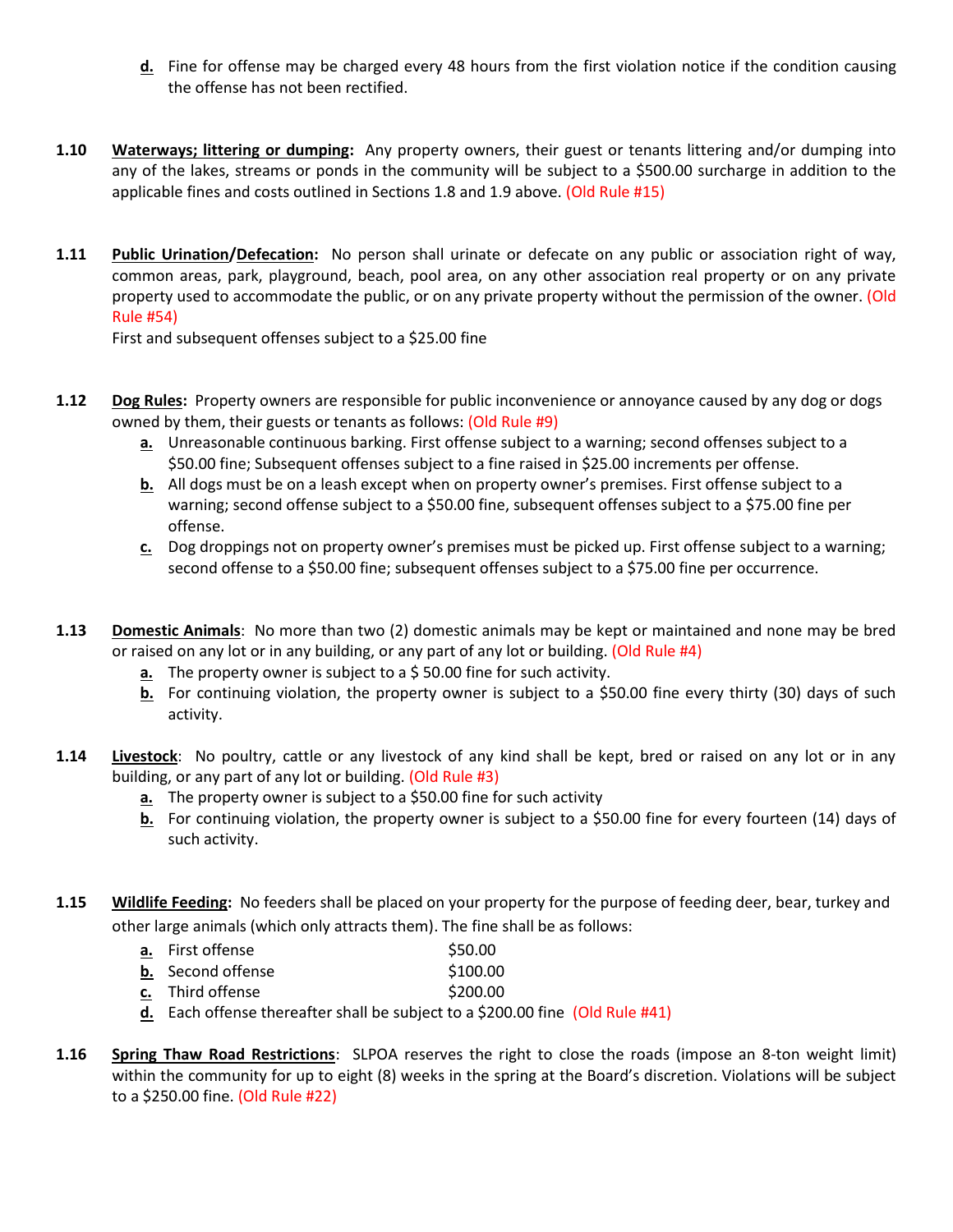**1.17 Building Permits**: Builders, contractors and property owners must obtain a permit from SLPOA for new home construction, and for additions 100 square feet and over such as, but not limited to, outbuildings, decks and screened porches 100 square feet and larger. Failure to obtain a permit is subject to a \$100.00 fine per day. (Old Rule #34b) Permit Fees**:**

| .                                  |          |
|------------------------------------|----------|
| New home construction              | \$250.00 |
| Additions 100 square feet and over | \$75.00  |

- **1.18 Real Estate Transfer Notification:** All builders, realtors, abstract companies, land developers and individuals who buy and sell real estate within Sunrise Lake must provide SLPOA with a copy of all permits, deeds, site plans, and any other relevant documents within seven (7) days of said transaction. Failure to do so will result in a fine of \$500.00. (Old Rule #34a)
- **1.19 Authorized Communication**: SLPOA legal counsel and contractors are authorized to accept contact only from the Board of Directors. (Old Rule #32)
- **1.20 Payment of fines:** All fines are due and payable thirty (30) days from the date of the violation notice, unless citation is going through the grievance process at which time it will be seven (7) days after the grievance decision. (Old Rule #36)
- **1.21 Appeal of Fines: Warnings**: Property owners may not appeal any verbal or written warnings and these warnings are not subject to appeal.

**Appeals**: Property owners may appeal any citation directly to the Board of Directors in writing within fourteen (14) days from the date of the violation notice. Appeals will be heard by the Grievance Committee comprised of 2 Board members and 3 residents within a reasonable amount of time after the written appeal is received by the Board. Scheduling will be done by the Grievance Committee and a notice of the date of appeal shall be provided to the property owner in writing. The decision by the Grievance Committee shall be final. Any appeal from the decision of the Board must be filed with the Pike County Court of Common Pleas within thirty (30) days. (Old Rule #37)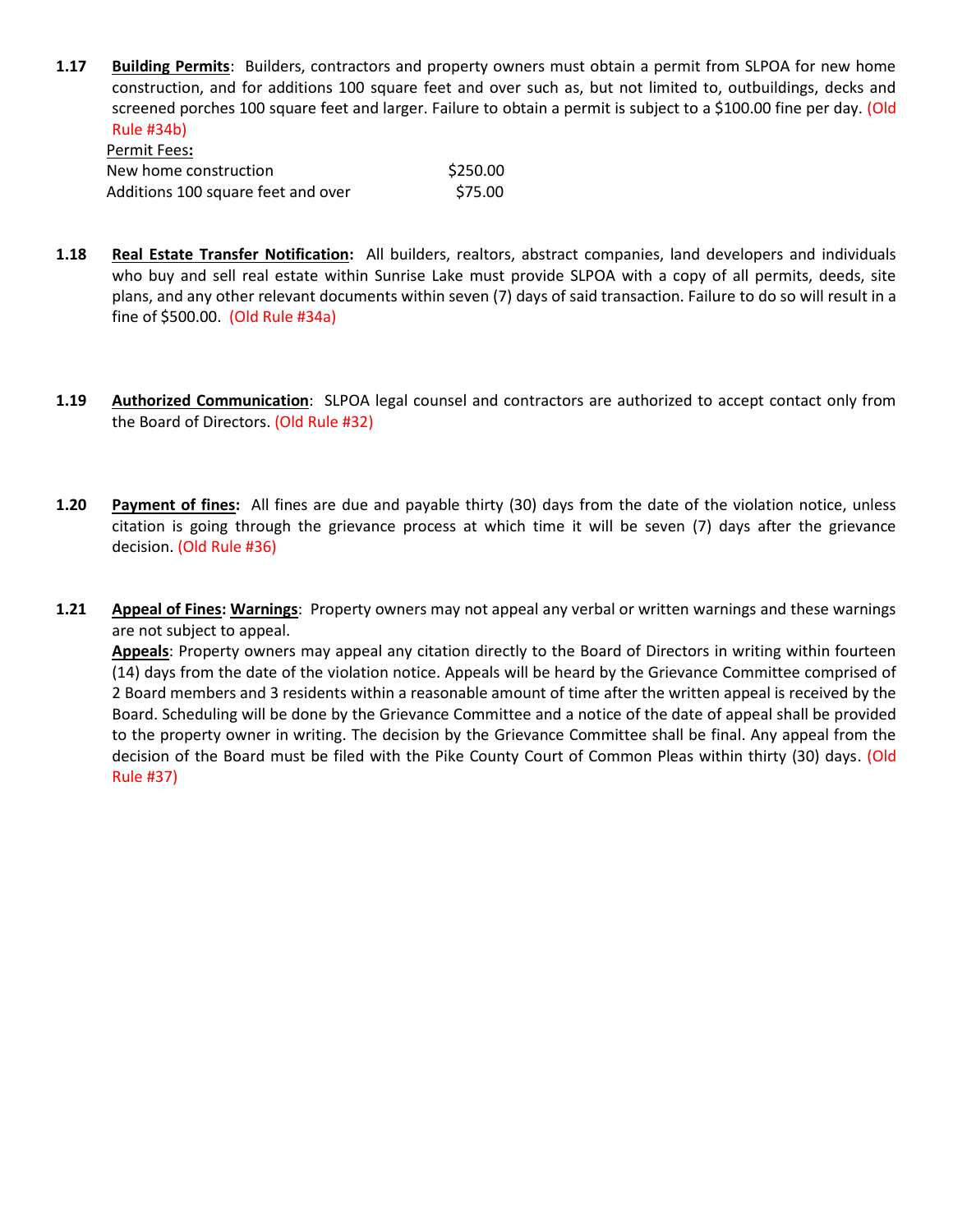## **SECTION 2 - PROPERTY RULES AND VIOLATIONS**

## **2.1 Septic System Maintenance:** COMMUNITY MAINTENANCE POLICY FOR INDIVIDUAL – OWNED "ON LOT" SEPTIC SYSTEMS AS OF OCTOBER 15, 2013

WHEREAS, the Sunrise Lake Property Owners Association, Inc. and Board of Directors have the responsibility to the community for the protection of community environment and,

WHEREAS, individual owners have installed and are required to own, maintain and operate their individual "on lot" system according to the Commonwealth of Pennsylvania on lot sewage requirements and,

WHEREAS, "Individual on-Lot Sewage System" shall mean a system of piping, tanks and other facilities serving one or more lots which system collects, treats and disposes of domestic sewage into an absorption area in compliance with all applicable state and local regulation, and,

WHEREAS, the Pennsylvania Department of Environmental Protection recommends that all "on lot" septic systems be pumped every three (3) years in order to properly maintain the "on lot" septic system and protect the Community environment.

Therefore, the Sunrise Lake Property Owners Association, Inc. Board of Directors does hereby, enact, provide notice and plan to enforce and regulate the following "Community Maintenance Policy" for individual – owned "on lot" septic systems.

- 1. The owner of each individual lot shall be solely responsible for the installation, maintenance, repair and replacement of a septic system on the lot to provide proper waste disposal for any dwelling constructed on the lot. The owner of the lot shall install, maintain and use the septic system in accordance with any applicable federal, state and local laws or regulations. The individual lot owners agree to release Sunrise Lake Property Owners Association and save it harmless for any claims arising out of the installation, maintenance or use of the septic system installed on their properties. Each person who owns a property on which a septic tank is located within the Community shall also comply with the following:
	- **a.** Have the septic system tank on their property cleaned by a properly licensed pumper/hauler at least every three (3) years or whenever inspection of a septic system reveals that septic system tank is filled with solids or scum in excess of one third (1/3) the liquid depth of the tank, whichever is later.
	- **b.** Provide the Association with a receipt, in a form approved by the Association, documenting date on which septic system tank was cleaned or inspected by a Pennsylvania licensed pumper/hauler, documenting that solids and scum in septic system tank have not reached a depth that requires cleaning in accordance with criteria of 1a. **The integrity of the tank and related parts must also be inspected and replaced if needed.** The receipt must be submitted to the Association within 30 days of inspection or pumping.
	- **c.** Inspect the septic system tank at least every two years {within 24 months of previous inspection) until septic system is cleaned. When septic system tank is cleaned, an owner can wait three years before the next inspection in accordance with entries 1a.
	- **d. Failure to comply with the rule will result in a warning. If the system is not inspected and or pumped within 30 days of the warning a \$100.00 fine will be levied every 30 days until the system has been inspected or pumped.**

Adopted this 15<sup>th</sup> day of October, 2013 and scheduled for enactment ninety (90) days from the date of adoption for January 15, 2014. (Old Rule #49a)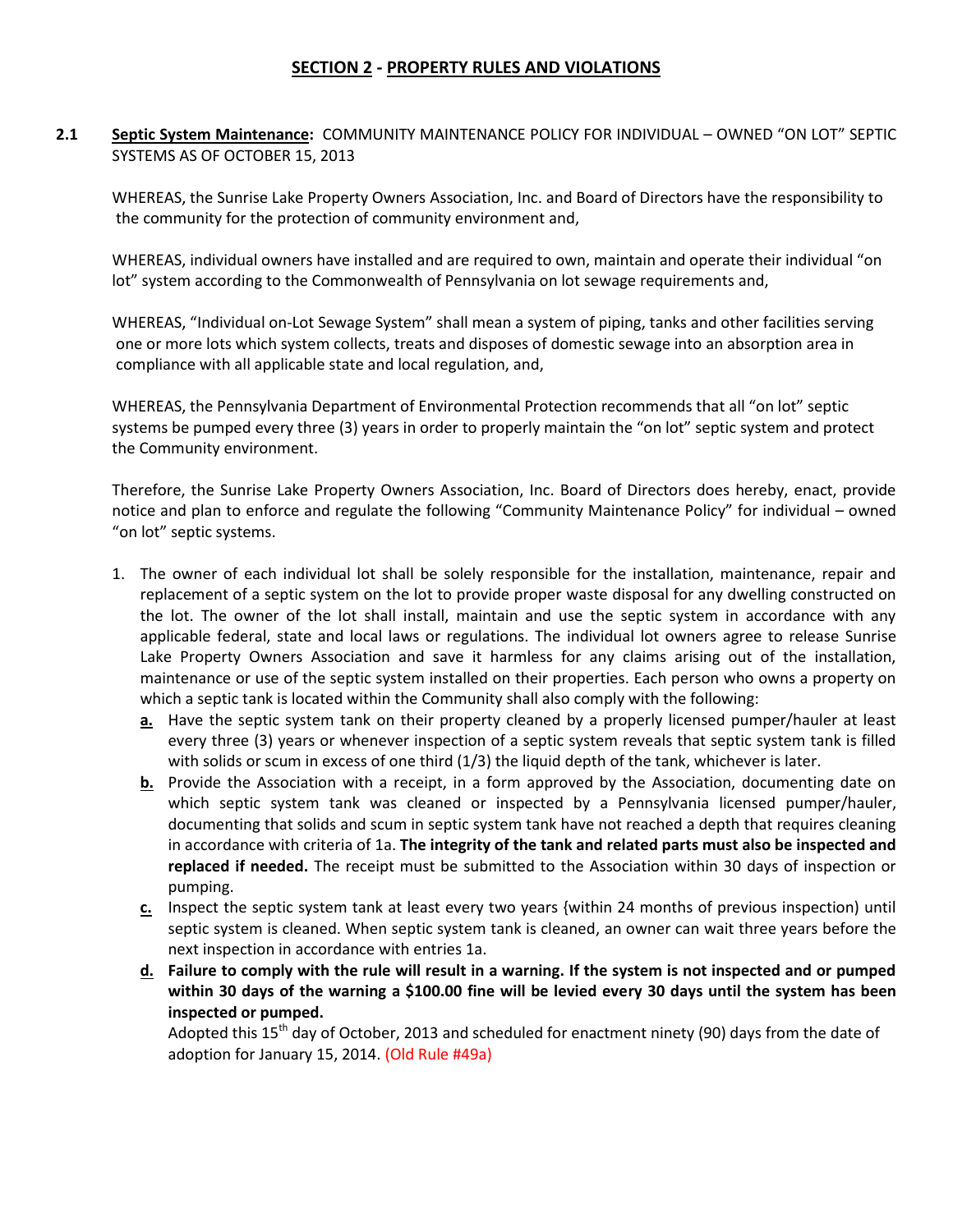- **2.2 Septic System Leaks:** Residents that have a septic that is leaking will be issued a warning notice to begin repair within Seven (7) days or they will be assessed a fine of \$500.00 and will be reported to the Sewage Enforcement Officer of Dingmans Township. (Old Rule #49b)
- **2.3 Tree Permit:** No lot may be cleared of trees or anything else of an inflammable nature without a permit issued by the SLPOA. This permit will specify the date, manner and number of trees to be removed or cleared. Trees that are 3" in diameter or less are considered brush and will not need a permit. Offenses will be subject to a \$250.00 fine per incident. (Old Rule #23)
- **2.4 Burning**: All residents may burn in a fire container or a controlled pit area. A responsible adult who shall remain within a reasonable distance must supervise outdoor burning. An adequate supply of water, fire extinguishers, or other acceptable fire suppression method or device must be kept in close proximity to the fire. All township regulations must be abided by and the resident must notify the communication center prior to starting the burn at 570-296-7700. One controlled burn shall be allowed on property at any time (refer to Dingman Township Fire ordinance #01-2003–Guide to safe burning). Fine for not following above regulations are as follows: (Old Ru #45)
	- **a.** First offense **\$50.00**
	- **b.** When burning ban is in effect from SLPOA or Dingman Township \$1,500.00
- **2.5 Garbage Cans**: Empty garbage cans or bins must be placed away from the road within 24 hours after garbage truck has picked up. The fines shall be as follows: (Old Rule #44)
	- **a.** First offense Warning
	- **b.** Second offense \$25.00
	- **c.** Third offense \$50.00
	- **d.** Each offense thereafter shall be subject to a \$100.00 fine
- **2.6 Garbage Clean Up**: Whereas a bear/other animal/vehicle has knocked over and spilled garbage, the dwelling owner/tenant must pick up the refuse within a 12 hour period. Failure to do so will result in the following: (Ol #44a)
	- **a.** First offense Warning
	- **b.** Second offense \$25.00
	- **c.** Each offense thereafter shall be subjected to a \$50.00 fine
- **2.7 Culvert Pipes**: Property owners are responsible for the maintenance, repair, and/or replacement of the culvert pipe under the edge of their driveway where it meets the street. They are also responsible for keeping the drainage ditches clear in front of their properties that lead into/exit the culverts, which includes clearing of weeds, leaves, and other debris that would block the water flow. THIS IS NOT PART OF THE COMMUNITY ROAD MAINTENANCE. If these culverts and ditches are not maintained, resultant flooding can cause road damage. The cost of these road repairs will be charged to the property owner whose lack of maintenance or repair caused flooding. Property owners are subject to the following: (Old Rule #35)
	- **a.** Initial warning
	- **b.** \$100.00 fine per offense/occurrence
	- **c.** If SLPOA had to do the maintenance or repair because of the owner's failure to do them, the owner will be charged in addition to any fine or road repair cost.
- **2.8 No Roadside Items**: No items of any kind offered for sale, trade or free shall be placed on the frontage (roadside) of any property. (Old Rule #12)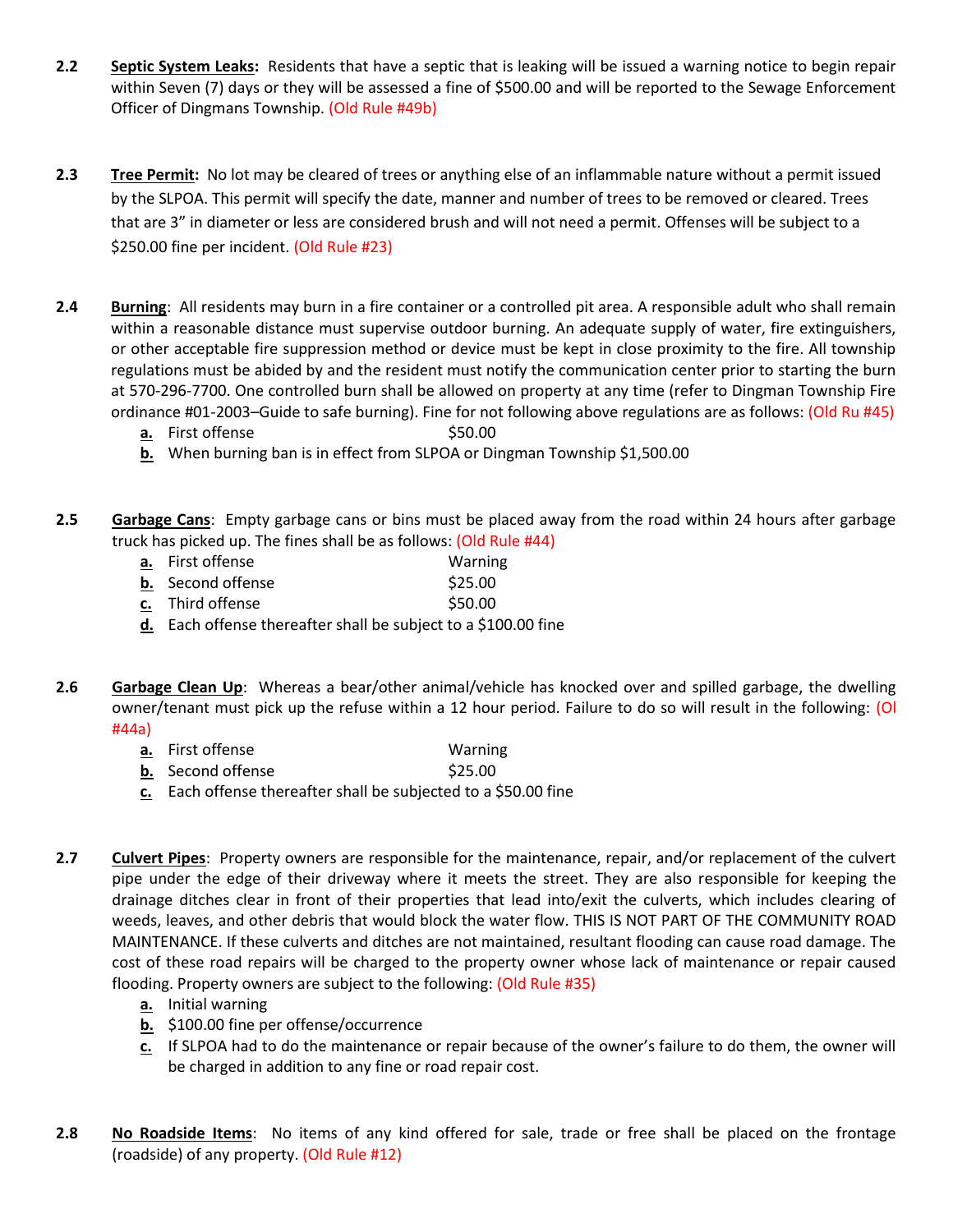- **a.** A warning will be issued to the property owner identifying the violation and requiring the immediate removal of such items.
- **b.** If the items remain in place after one (1) day, the property owner is subjected to a \$25.00 fine per day until such item(s) are removed.
- **2.9 Quiet Hours**: Property owners, their guests and tenants shall observe quiet hours as follows:

| Monday through Friday | 10:00 pm to 7:00 am  |
|-----------------------|----------------------|
| Saturday and Sunday   | 11:00 pm to 8:00 am  |
| Holidays              | 10:00 pm to 10:00 am |

This rule will now also apply to "do it yourself" home improvement projects as well. (Old Rule #10)

- **a.** First offense subject to a warning
- **b.** Second offense subject to a \$50.00 fine
- **c.** Third and subsequent offenses subject to a \$100.00 fine
- **2.10 Signs**: No signs of any type, including but not limited to " For Rent " or " For Sale " signs, shall be erected or maintained on any premises. (Old Rule #6)
	- **a.** A warning will be issued to the property owner identifying the violation and requiring the removal of such signage within two (2) days.
	- **b.** If the signage remains in place after two (2) days, the property owner is subject to a \$25.00 fine per day until such signage is removed.
- **2.11 911 Signs**: Each homeowner shall properly display a certified 911 sign (may be obtained from the fire department). The fine shall be as follows: (Old Rule #42)
	- **a.** First offense Warning
	- **b.** Second offense \$50.00
	- **c.** Third offense \$100.00
	- **d.** Each offense thereafter shall be subject to a \$100.00 fine
- **2.12 Snow plowing/removal**: Property owners, their guest and tenants, as well as any hired plowing service, are prohibited from plowing, shoveling, dumping or using any other means of moving snow off their premises onto community roads, community property or the property of another. (Old Rule #31)
	- **a.** First offense subject to a warning
	- **b.** Second and subsequent offenses subject to a \$50.00 fine
- **2.13 Right to Enter Property:** SLPOA and its successors and assigns shall have the right, after giving five (5) days written notice to the property owner, to enter upon any lot or lots upon which any structures or nuisance has been erected or maintained in violation of these rules, and remove such objectionable structure or nuisance without liability for any damage resulting from such action. In addition, all reasonable costs for such removal will be the responsibility of the property owner. (Old Rule #5)
- **2.14 Business Use Restrictions**: No lot or building, or any part of a lot or building, may be used or occupied as a club, profit or nonprofit, or for the carrying on of any trade or profession, with the exception of the Sunrise Lake Property Owners Association. (Old Rule #1)
	- **a.** A warning will be issued to the property owner identifying the violation and requiring the cessation of all such activity within seven (7) days.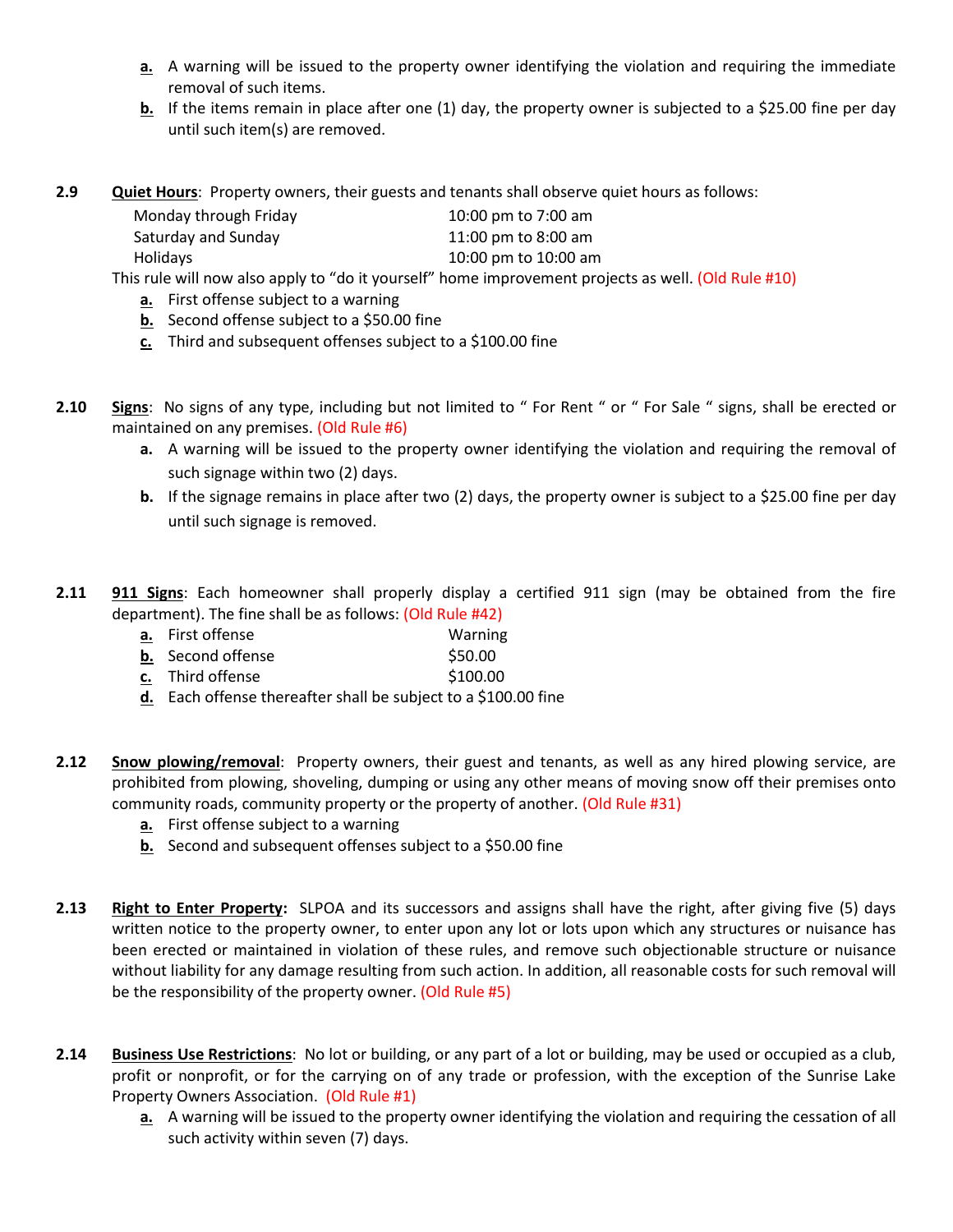- **b.** If the prohibited activity continues after seven (7) days, the property owner is subject to a \$25.00 fine per day until such activity ceases.
- **2.15 Commercial Use Restrictions**: No lot or building, or any part of a lot or building, may be used or occupied by any industrial, commercial or business use whatsoever. (Old Rule #2)
	- **a.** A warning will be issued to the property owner identifying the violation and requiring the cessation of all such activity within seven (7) days.
	- **b.** If the prohibited activity continues after seven (7) days, the property owner is subject to a \$50.00 fine per day until such activity ceases.

### **2.16 Storm Water Management:**

- (1) Lots shall be improved and graded to prevent cross-lot drainage away from proposed or actual building areas. Natural drainage courses shall be maintained.
- (2) The existing points of natural drainage discharge onto adjacent property shall not be altered, nor shall the rate of water runoff be increased because of development/improvements, without the written approval of all affected land owners.
- (3) No storm water runoff or natural drainage water shall be so diverted as to overload existing drainage systems, or create flooding or the need for additional drainage structures on other private properties or public lands.
- (4) Storm drainage facilities should be designed to handle the anticipated peak discharge from the property being improved.
- (5) Drainage plans shall include all appropriate designs, details and dimensions necessary to clearly explain proposed construction materials and elevations.
- (6) Drainage systems shall be designed in accordance with such design standards as may be promulgated by the Pennsylvania Department of Environmental Protection or the Pennsylvania Department of Transportation, using hydraulic computations to show effects of the flow of water. The general standard shall be that the amount of storm water leaving the site along any property line after development shall not exceed predevelopment storm water flows for that area.

Property owners are responsible for work they do that results in run-off onto roads or neighboring properties. Failure to correct the cause of this run-off within 30 days will result in the following fines:

- **a.** \$100.00 for first offense along with failure to correct within the allotted time period
- **b.** \$500.00 for each subsequent offense, for each 10 day time period. (Old Rule #51)
- **2.17 Untidy Properties:** Residents shall keep their property in a presentable fashion i.e. with reasonable efforts to maintain neatness. Examples of infringements of this rule include any item lying about in disrepair, unregistered vehicles, overgrown weeds/grass; refuse/discarded items lying about in full view, excessive clutter, etc. (Old Rule #25)

First offense: The SLPOA will issue a warning to the person(s) in offense.

Property owners have 30 days to rectify the problem(s) noted in the warning.

Subsequent to the expiration of the 30 day period, should the problem not be resolved to the satisfaction of the "Board", a daily fine of 25.00 shall be applied until the property is made presentable.

Every owner or occupier of real property ("Owner" means the registered owner, as the same appears on the records of the Pike County Tax Assessment Office) shall maintain the said property in a neat and tidy condition in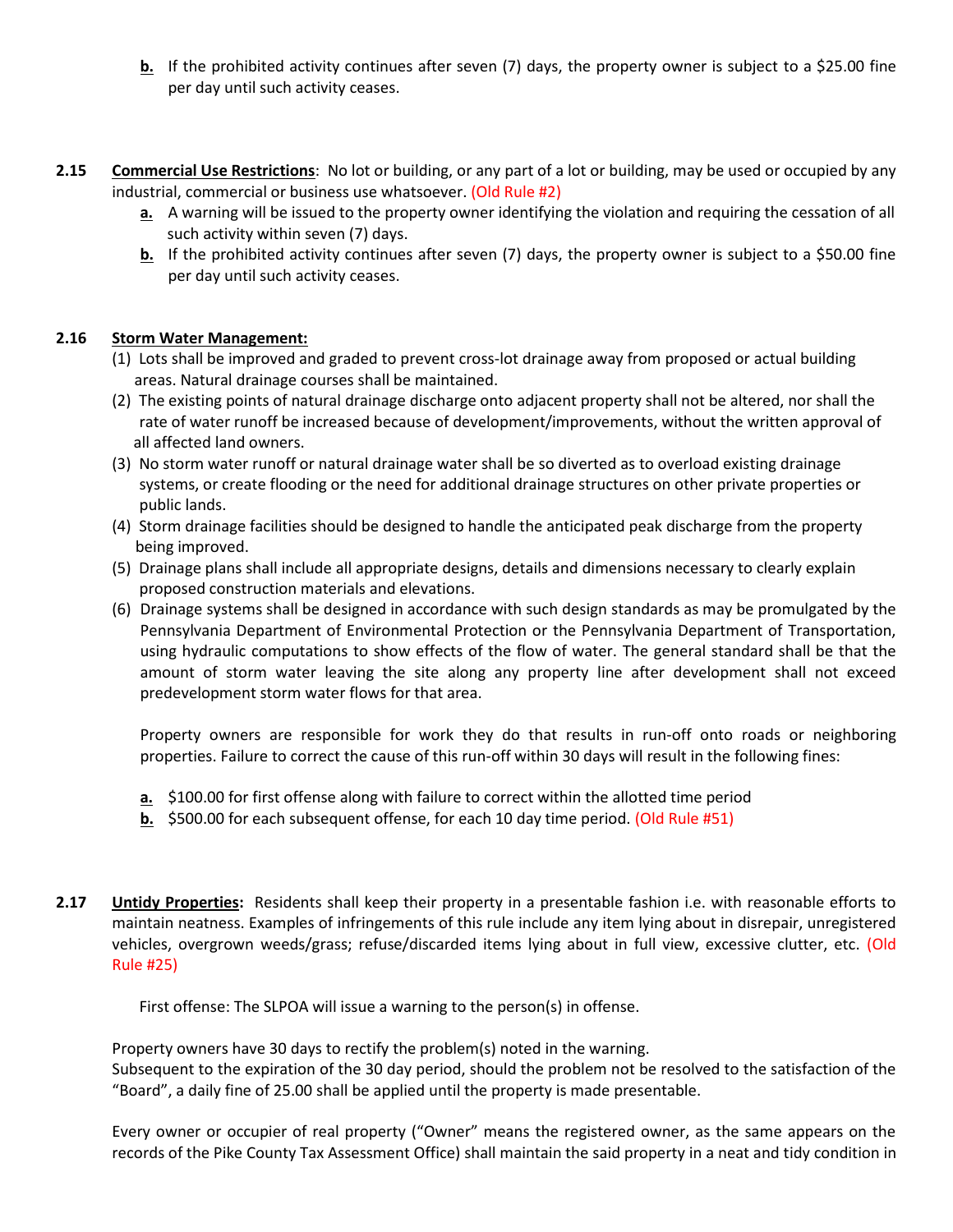keeping with a reasonable standard of maintenance prevailing in the community. An owner or occupier of any real property must not allow any accumulation of rubbish, discarded materials, garbage, refuse, or vehicles without a current inspection sticker, upon such real property. An owner or occupier of real property used to provide space for a solid waste container must, maintain the container and area adjacent to the container in a condition that is: clean and sanitary, and not noxious or offensive or dangerous to the public health; and insure frequent enough emptying of the container that its contents do not overflow onto the ground or otherwise cause a nuisance. Every owner or occupier of parcel of real property shall keep the same cleared of weeds, brush, downed trees or limbs, or other growths, within a reasonable standard of that prevailing in the community. This section shall not apply to natural woodland.

Where the owner or occupier of any real property fails to remove from such property any accumulation of rubbish, discarded materials, garbage or vehicles without a current inspection sticker or fails to keep the said property cleared of weeds, brush, downed trees or limbs, or other growths, or is otherwise in breach of this rule the Security Department may cause a notice to be served upon the owner of the real property requiring such owner to remedy the condition within **thirty (30) days**. Any such order shall be sufficiently served upon the owner by sending the same by mail to the address shown on the current year's dues notice list. In the event of default by the owner in remedying the condition within the time limited, as specified in the notice referred to in subsection (1) hereof, the Board may file with the Court for authority to enter upon the real property for the purpose of remedying the condition referred to in the said notice. The costs incurred in carrying out any court procedure and work pursuant to this subsection shall be recoverable by the Association from the owner by action in any Court of competent jurisdiction, or, in the alternative, if the costs and expenses incidental to the work are not paid to the Association by the owner within **thirty (30) days** after a demand for payment has been sent to the owner, the Treasurer may cause such costs to be added to and form part of the dues payable in respect of that parcel of real property. Costs shall include reasonable attorney's fees. Every person who offends against any of the provisions of this rule, or who suffers or permits any act or thing to be done in contravention or in violation of any of the provisions of this rule, or who neglects to do or refrains from doing anything required to be done by any of the provisions of this rule, or who does any act or thing which violates any of the provisions of this rule, shall be deemed to be guilty of an infraction of this rule, and shall be liable to the penalties hereby imposed.

**a.** First offense subject to a warning – Will have **thirty (30) days** to rectify the issue. After **thirty (30) days** a fine of \$25.00 per day will be assessed.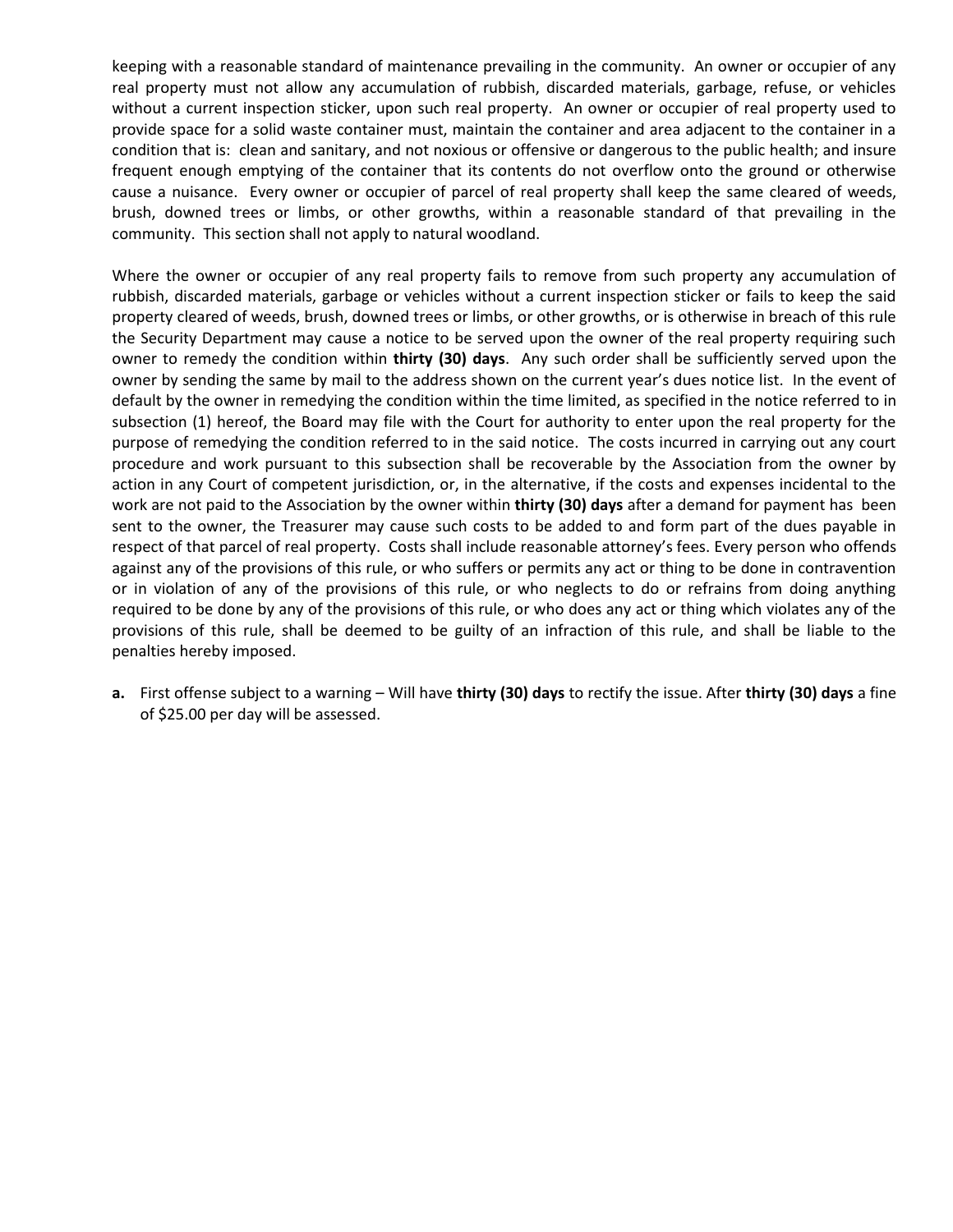#### **SECTION 3 - VEHICLE RULES AND VIOLATIONS**

**3.1 Speeding**: Drivers exceeding the posted speed limits on community roads will be subject to the following fines: (Old Rule #17)

| <u>a.</u> 35-45 mph | \$25.00  |
|---------------------|----------|
| <b>b.</b> 46-55 mph | \$50.00  |
| c. Over 55 mph      | \$100.00 |

**3.2 Stop Signs:** Drivers failing to observe stop signs posted on community roads will be subject to the following fines: (Old Rule #18)

| a. First offense                 | \$25.00  |
|----------------------------------|----------|
| <b>b.</b> Second offense         | \$50.00  |
| c. Third and subsequent offenses | \$100.00 |

- **3.3 Failure to Comply:** Should a resident not comply with security when asked to pull over whether for speeding, routine vehicle sticker check, passing a stop sign or any other infraction, fine shall be as follows: (Old Rule #46)  **a.** \$100.00 for each failure to comply offense.
- **3.4 Driver ID:** No person shall operate a motor vehicle on any road or common area maintained by the SLPOA without being in possession of a valid driver's license and vehicle registration. The license shall be physically possessed at all times while the vehicle is being operated, and produced upon request of a security officer. (Old Rule #39)
	- **a.** First and subsequent offenses \$25.00 per offense
- **3.5 Vehicle Stickers:** For security purposes, vehicles entering the community or parked on community property must have a SLPOA ID sticker or visitor tag displayed on the rear view mirror. Stickers must be obtained within four weeks of ownership of a vehicle. Guest staying for more than a week or using any of the amenities need a visitor tag. Violators will be subject to a fine and the vehicle may be towed at the owner's expense.
	- **a.** First offense is subject to a \$25.00 fine
	- **b.** Second and subsequent offenses are subject to a \$50.00 fine (Old Rule #29)
- **3.6 Sticker Transfer:** Transference of Sunrise Lake car stickers is allowed when changing cars, however, one must inform the office within four weeks and complete a form so that SLPOA has a record of the new or changed vehicle. Failure to inform the office and complete a form will result in the following fine(s): (Old Rule #52)
	- **a.** First offense Warning
	- **b.** \$25.00 if after four weeks the office is not informed of the sticker change
	- **c.** \$50.00 for third offense and subsequent offenses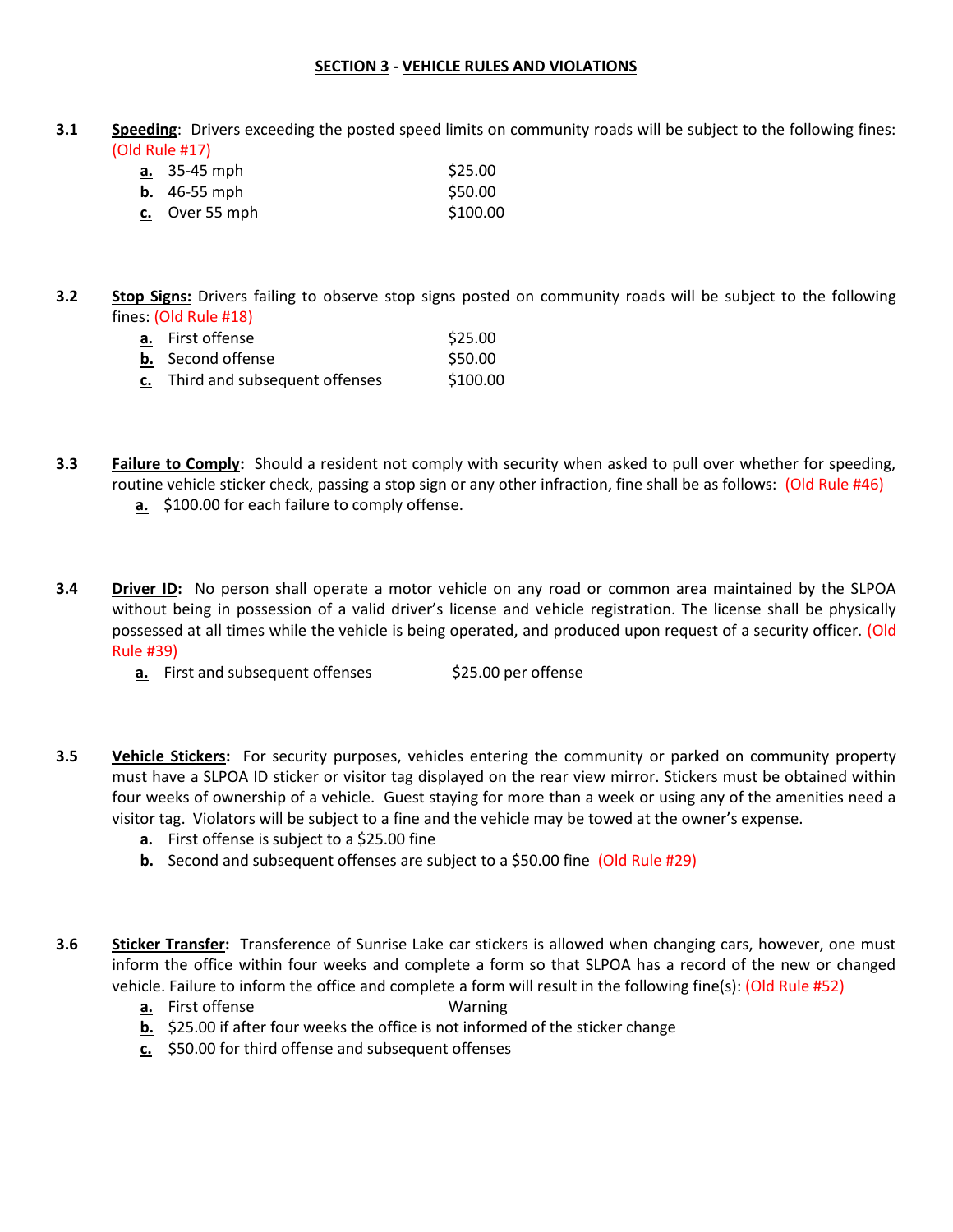- **3.7 Reckless Driving:** Any person who drives a vehicle in a reckless manner, whether malicious or negligent, with careless disregard for the safety of persons or property will be issued a citation. Examples include but are not limited to: (Old Rule #47)
	- Illegal passing
	- **•** Tailgating
	- Racing
	- Failure to yield to other vehicles, pedestrians, and bicycles
	- Exceeding safe speed in a work zone
	- Disregard for the rules of the road
	- Passing a school bus

| <b>a.</b> First offense    | \$100.00 |
|----------------------------|----------|
| <b>b.</b> Second offense   | \$250.00 |
| c. Third offense           | \$500.00 |
| d. Each Subsequent offense | \$500.00 |

- **3.8 Winter Parking Restrictions:** To permit snow removal, property owners, guests or tenants are not permitted to park any vehicle on community roads and easements from November 15<sup>th</sup> to April 1<sup>st</sup>. Violations will be subject to a \$100.00 fine and the vehicle will be towed at the owners expense. (Old Rule #20)
- **3.9 Motor/Recreational Vehicle Restrictions:** Property owners, their guests or tenants are prohibited from using unregistered vehicles such as but not limited to cars, trucks, motorcycles, ATVs, dirt bikes or golf carts on **all roads, roadways and common facilities owned by the SLPOA.** In compliance with Pennsylvania law, ATVs are prohibited on all roads and roadways. In addition to the fines below, the property owner will be responsible for the cost of any clean-up and/or repairs of damage to SLPOA common facilities, community or private septic systems and fields, or other private property. (Old Rule #8)
	- **a.** First offense subject to a \$100.00 fine
	- **b.** Second offense subject to a \$300.00 fine
	- **c.** Subsequent offense subject to a \$1000.00 fine per occurrence
- **3.10 Illegally Passing Plow:** No person(s) shall illegally pass a working snow plow anywhere within the community. The fines for each of the above offenses shall be as follows: (Old Rule #40b)

| a. First offense                 | \$250.00  |
|----------------------------------|-----------|
| <b>b.</b> Second offense         | \$500.00  |
| c. Third and subsequent offenses | \$1000.00 |

**3.11 Illegally Passing School Bus:** No person(s) shall pass a stopped school bus within the community that is discharging or picking up children. The fine shall be as follows: (Old Rule #40A)

| <b>a.</b> First offense          | \$250.00  |
|----------------------------------|-----------|
| <b>b.</b> Second offense         | \$500.00  |
| c. Third and subsequent offenses | \$1000.00 |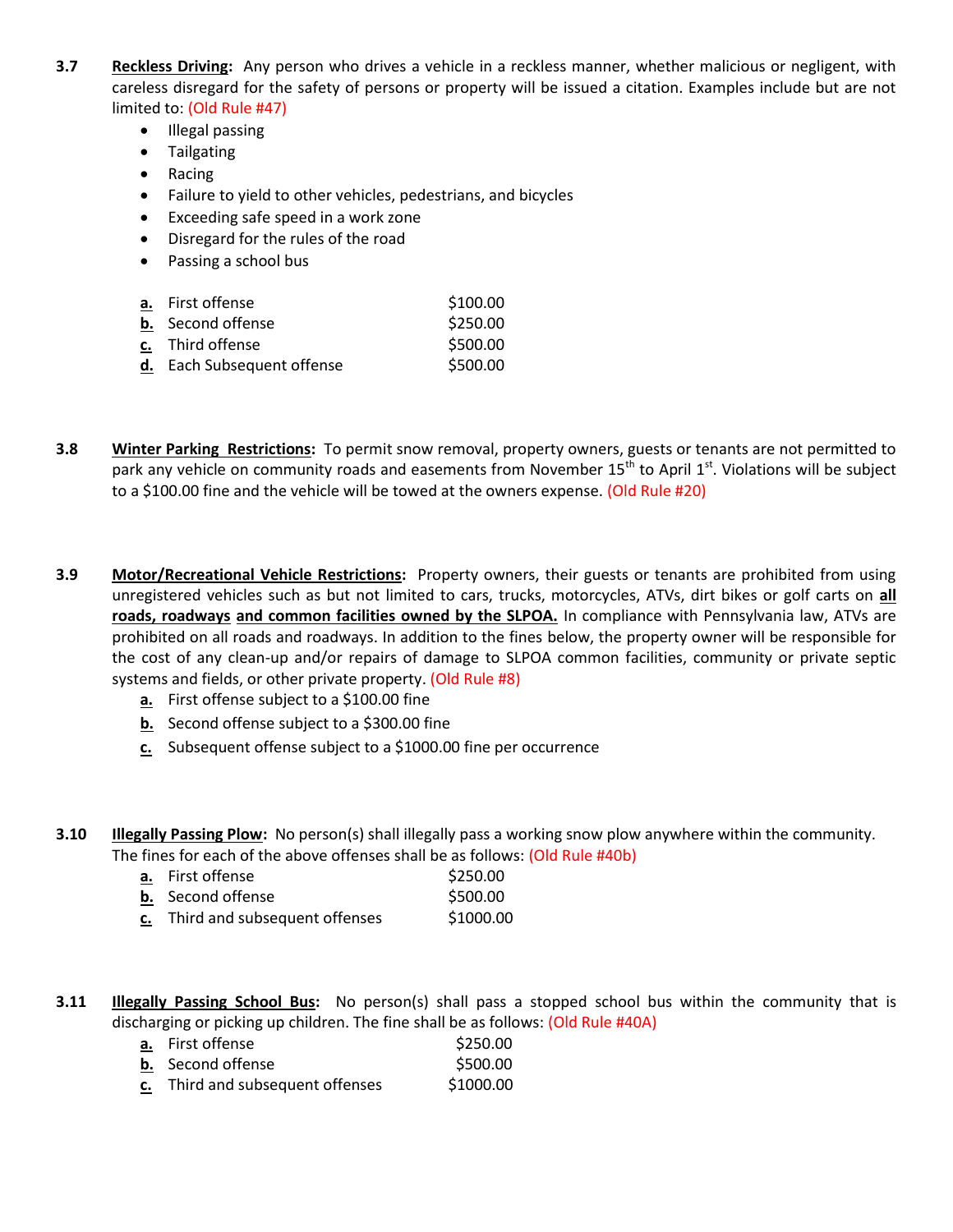- **3.12 Bus Stop Parking**: For bus stops, carpooling is advised where possible. Park on one side of the road, or where not possible, try to keep cars on shoulder or off road. Park on side streets only. Park at least one car length from the stop sign/intersections along Sunrise Dr. and Wild Meadow Dr. Keep children 10ft. back from stop sign/intersections along same roads. Have children wait together, a safe distance from the intersections and out of the roadways. (Old Rule #53)
	- **a.** First offense Warning
	- **b.** Each offense thereafter shall be subject to a \$25.00 fine
- **3.13 No Standing/Parking (corner):** Failure to obey "No Standing/Parking from here to the corner "signs" (Old Rule #18a)
	- **a.** First offense Warning
	- **b.** Second offense \$25.00 fine
	- **c.** Third offense and subsequent offenses \$50.00 fine

**3.14 No Parking Zone:** Any resident or guest that is found parked in a marked "No Parking" zone will result in the following fine:

- **a.** First offense Warning
- **b.** Second offense  $\lessgtr$  \$25.00
- **c.** Third offense \$50.00
- **d.** Each offense thereafter shall be subject to a \$50.00 fine (Old Rule #48a)

**3.15 Handicapped Parking:** Any resident or guest that is found illegally parked in a marked "Handicapped Area" will result in the following fine: (Old Rule #48b)

- **a.** First offense \$100.00
- **b.** Second offense \$250.00
- **c.** Third offense \$500.00
- **d.** Each offense thereafter shall be subject to a \$500.00 fine
- **3.16 Commercial Vehicle Restrictions:** Property owners, guests or tenants are not permitted to park commercial vehicles overnight on any community road. Violations will be subject to a \$100.00 fine and the vehicle will be towed at owners expense. (Old Rule #19)